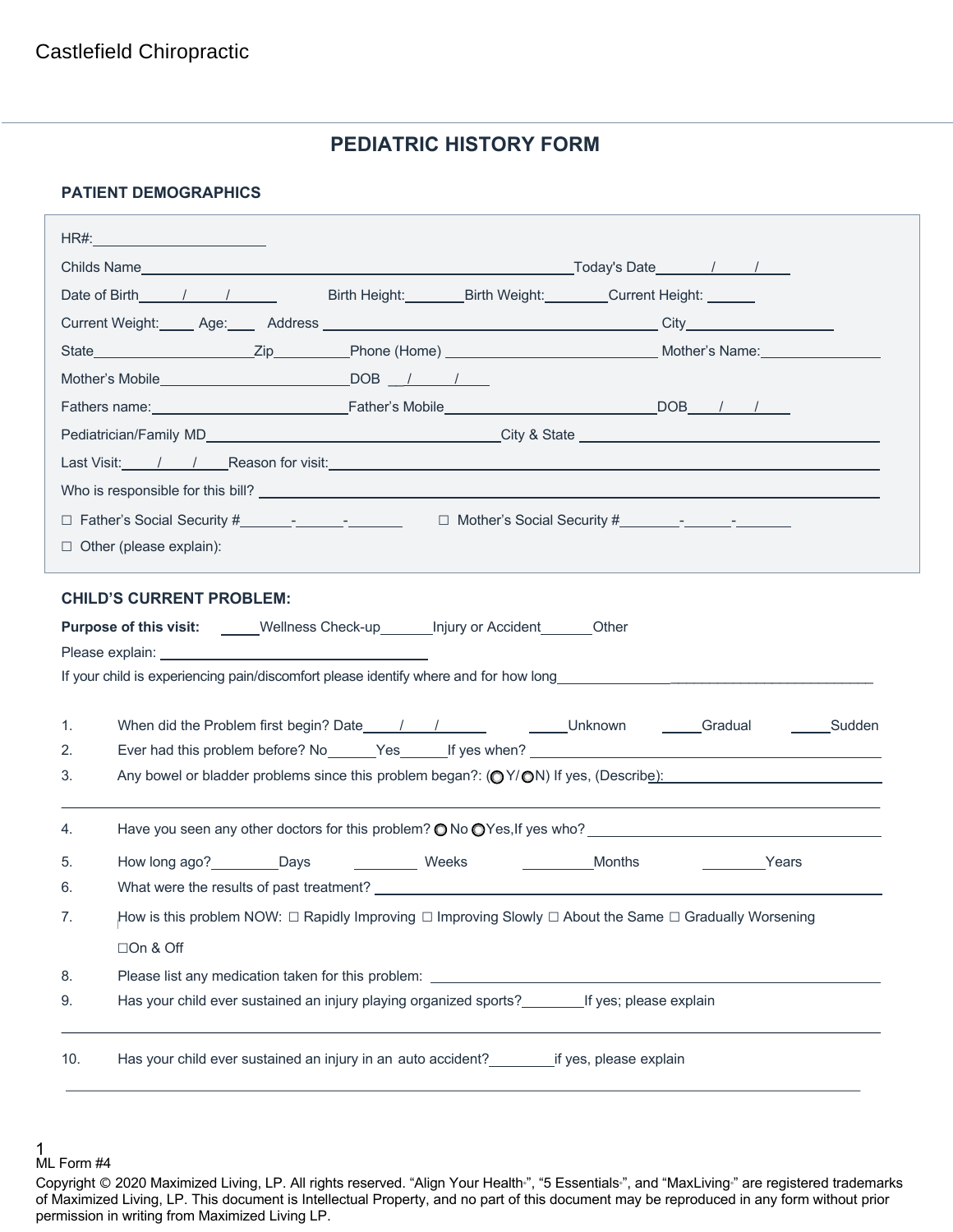#### **HAS YOUR CHILD EVER SUFFERED FROM:** mark **Y** for YES or **N** for NO

 Headaches **Dizziness**  Fainting Seizures/Convulsions Heart Trouble Chronic Earaches Sinus Trouble **Scoliosis**  Bed Wetting Fall in baby walker Fall off bicycle Fall from changing table

Orthopedic Problems Neck Problems Arm Problems Leg Problems Joint Problems Backaches Poor Posture Anemia Colic Fall from bed or couch Fall from high chair Fall off monkey bars

Digestive Disorders Poor Appetite Stomach Ache Reflux **Constipation** Diarrhea Hypertension Colds/Flu Broken Bones Fall from crib Fall off slide Fall off skateboard/skates Behavioral Problems ADD/ADHD Ruptures/Hernia Muscle Pain Growing Pains Allergies to Asthma Walking Trouble Sleeping Problems Fall off swing Fall down stairs Other:

### I understand that I am directly and fully responsible to this office for all fees associated with chiropractic care my child receives.

The risks associated with exposure to x-rays and spinal adjustments have been explained to me to my complete satisfaction, and I have conveyed my understanding of these risks to the doctor. After careful consideration I do hereby request and authorize imaging studies and chiropractic adjustments for the benefit of my minor child for whom I have the legal right to select and authorize health care services on behalf of. I hereby request and authorize this office to administer healthcare as deemed necessary to my dependent minor child. This authorization also extends to include diagnostic imaging, laboratory and other testing at the doctor's discretion.

 $\Box$  Under the terms and conditions of my divorce, separation or other legal authorization, the consent of a spouse/former spouse or other guardian is not required. If my authority to so select and authorize this care should change in any way, I will immediately notify this office.

Parent or Legal Guardian's Signature Date Date

Doctor Signature Date

2 ML Form #4

Copyright © 2020 Maximized Living, LP. All rights reserved. "Align Your Health<sub>"</sub>, "5 Essentials<sub>"</sub>, and "MaxLiving<sub>"</sub> are registered trademarks of Maximized Living, LP. This document is Intellectual Property, and no part of this document may be reproduced in any form without prior permission in writing from Maximized Living LP.